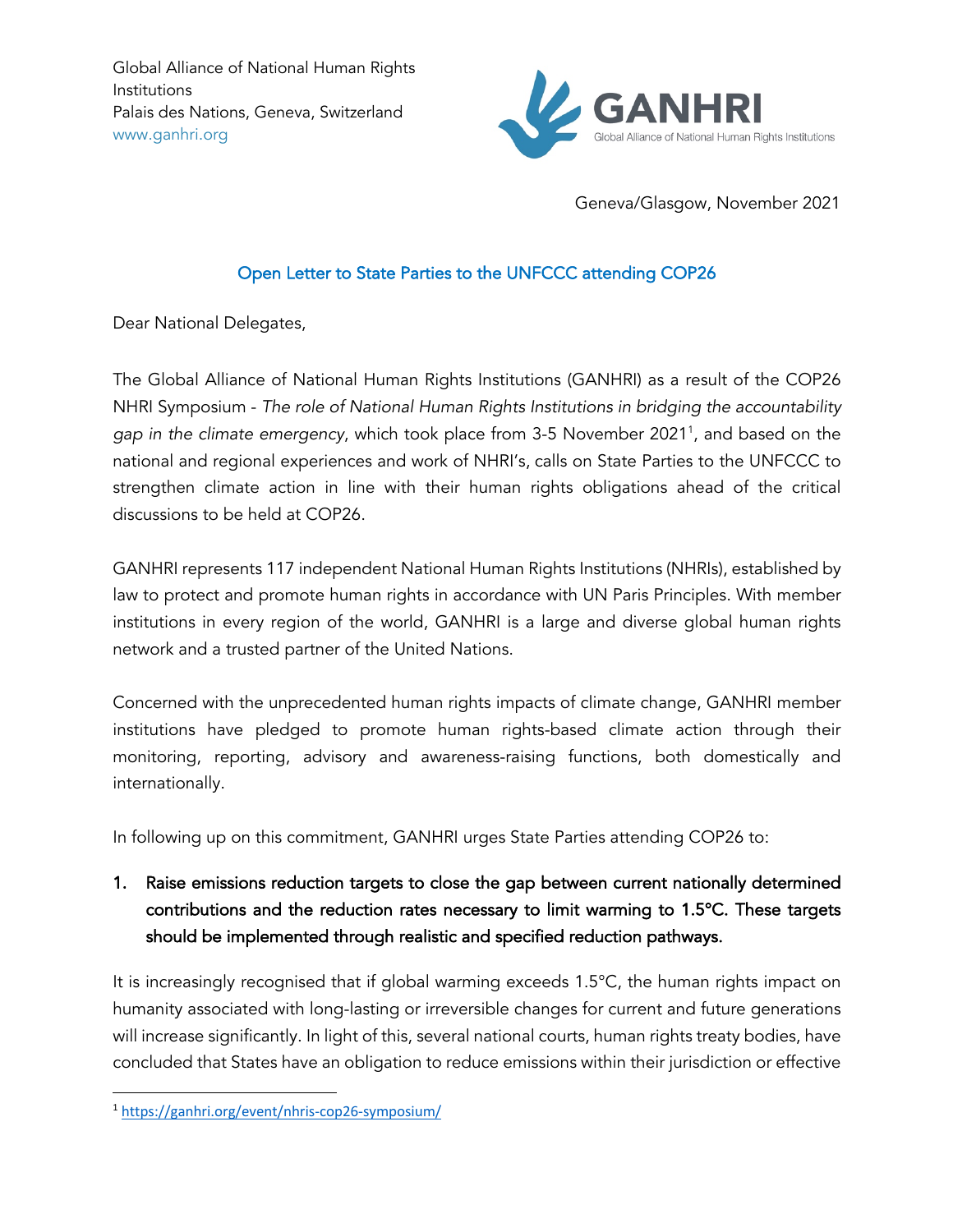

control in order to protect human rights. According to the IPCC, the window of opportunity to remain within 1.5°C, and thus ensure effective protection of rights from long-term irreversible climate harm, is quickly narrowing. Even if all current nationally determined contributions under the Paris Agreement are implemented, the planet will still warm by more than 2.7°C by the end of the century. State Parties should therefore raise emissions reduction targets while also detailing realistic and specified emissions reduction pathways to net zero to keep 1.5°C within reach. In line with the precautionary principle, reduction pathways should not rely on nascent technologies that are presently untested or unscalable.

# 2. Strengthen and scale up adaptation efforts to address the existing human rights impacts of climate change.

Already at the current level of 1.1°C of warming, climate change has severe and accelerating impacts on all fundamental rights, including civil, political, economic and cultural rights, such as the rights to life, health, and an adequate standard of living, including food, water, and housing. State Parties should therefore strengthen and scale up adaptation measures to protect human rights, while also improving States' collective understanding of the Global Goal on Adaptation as referred to in Article 7 of the Paris Agreement.

## 3. Ensure that any potential framework for emissions trading delivers an overall mitigation of global emissions.

GANHRI is concerned that emission trading mechanisms under Article 6 of the Paris Agreement could help disguise failures in emission cuts while serving to postpone mitigation measures within offsetting countries, thus effectively contributing to emissions-induced climate harm. GANHRI therefore stresses that State Parties must address whether such mechanisms will in fact deliver an "overall mitigation in global emissions" in accordance with Article 6.4 (d) of the Paris Agreement, keeping in mind the limited remaining carbon budget to achieve net zero emissions by 2050 (400 Gt CO2).

## 4. Enhance cooperation to make additional financial and other resources available to respond to climate change.

GANHRI recalls the importance of developing countries and States directly and severely affected by climate change accessing additional financial and other resources, sharing of know-how and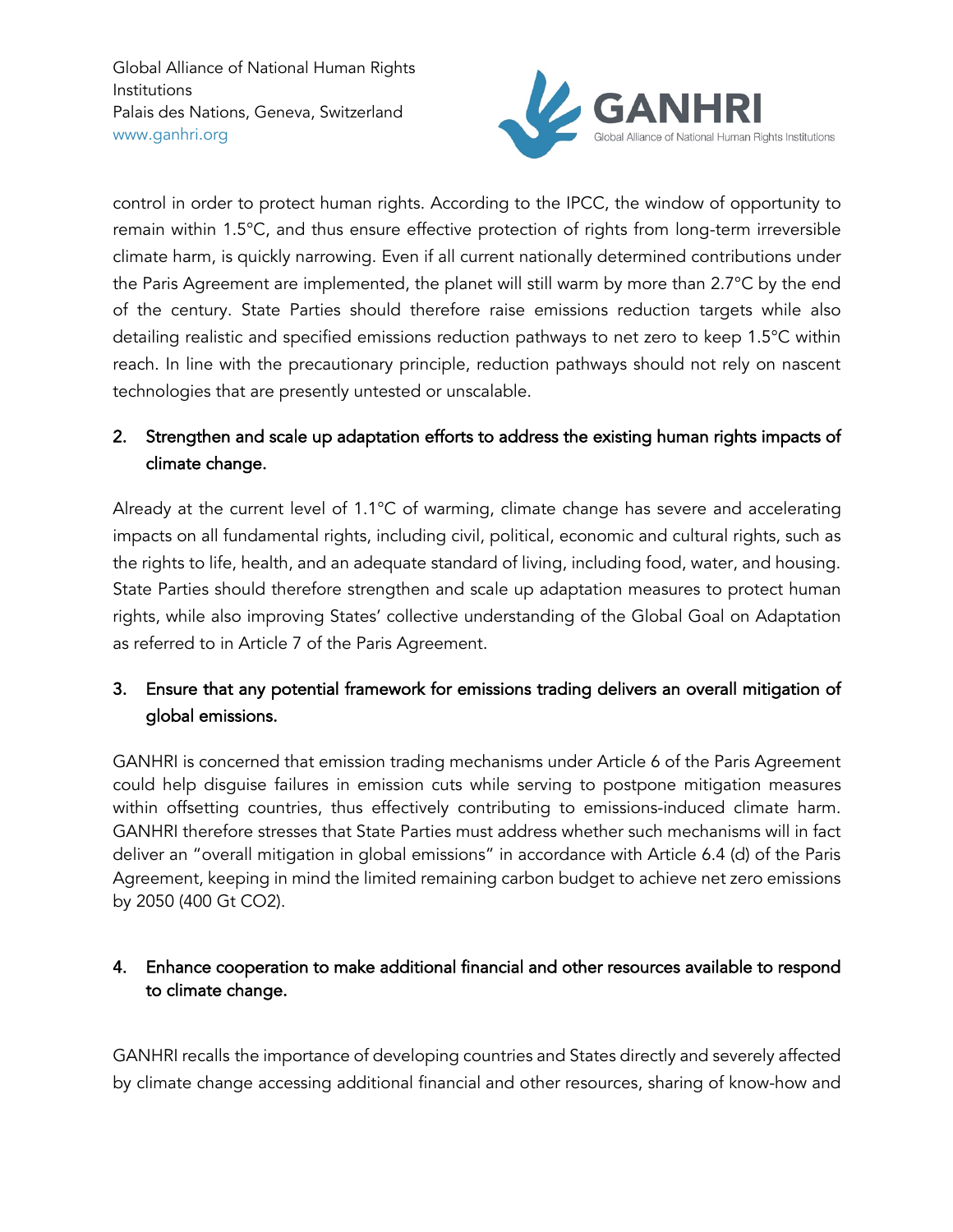

best practices, as well as technology transfers for climate change mitigation and adaptation. The UN Charter and human rights law require States to cooperate in the realization of human rights. This duty extends to responding to the threat that climate changes pose to the enjoyment and realization of human rights. GANHRI encourages State Parties to enhance their cooperation in order to make additional financial and other resources available for climate change mitigation and adaptation particularly for less developed countries (LDCs). This cooperation should be based on the objectives and principles of the 1992 UNFCCC and the Paris Agreement, and the principle of common but differentiated responsibility.

State Parties should endeavor to develop specific policies and laws geared towards managing climate change mitigation and ensure that alternative and traditional means of livelihood are put in place and respected particularly for peasants, other persons living in rural areas and indigenous peoples especially in LDCs, so as to be able to get them from depleting forest reserves for commercial use as in the cutting down of trees to process charcoal or the cutting down of logs for timber use and to phase out fossil fuel-based projects and reroute financial resources into the development of environmentally sound renewable energy sources. All measures should employ strict human rights-based approach and inclusive processes of participation and consultation during evaluation, planning and implementation.

GANHRI calls on State Parties, to establish a system of accountability, compensation and the inclusion of a post-2025 new finance commitments, especially by wealthy states giving priority to concrete deliverers on loss and damage, particularly for more vulnerable people whose human rights have been negatively affected by activities of the biggest polluters including private businesses and those who do not fulfill their commitments under the Paris Agreement.

### 5. Respect, protect and fulfil human rights in any actions they take to address climate change.

State Parties should, respect, promote and consider all their respective international human rights obligations such as the protection of the right to life, right to health, right to food, right to housing and the recognized right to clean, healthy and sustainable environment (HRC Resolution 48/13), when taking action to address climate change by adaptation and mitigation measures, and include reference to the Sustainable Development Goals in recommendations adopted at the COP26. Such measures must comply with the duty of State Parties to protect both substantive and procedural human rights. This also applies to any measures taken pursuant to any emissions trading mechanism established under Article 6 of the Paris Agreement, particularly